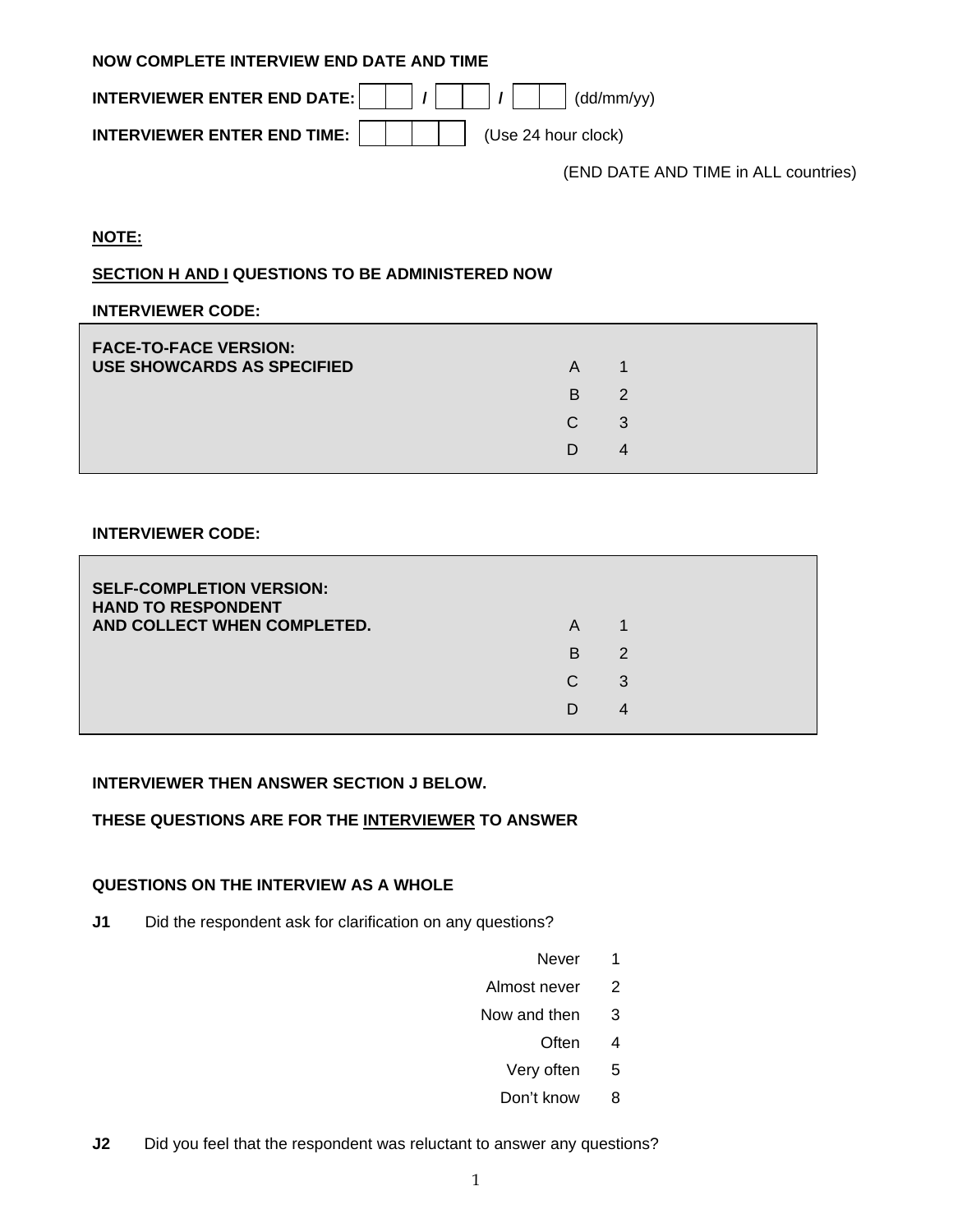- Never 1
	- Almost never 2
	- Now and then 3
- often 4 and 10 and 10 and 10 and 10 and 10 and 10 and 10 and 10 and 10 and 10 and 10 and 10 and 10 and 10 and 1
	- Very often 5
	- Don't know 8
- **J3** Did you feel that the respondent tried to answer the questions to the best of his or her ability?
- *Never* 1
	- Almost never 2
	- Now and then 3
- often 4 and 10 and 10 and 10 and 10 and 10 and 10 and 10 and 10 and 10 and 10 and 10 and 10 and 10 and 10 and 1
	- Very often 5
	- Don't know 8
- **J4** Overall, did you feel that the respondent understood the questions?
- Never 1
	- Almost never 2
	- Now and then 3
- often 4 and 10 and 10 and 10 and 10 and 10 and 10 and 10 and 10 and 10 and 10 and 10 and 10 and 10 and 10 and 1
	- Very often 5
	- Don't know 8
- **J4b** Thinking specifically about the questions measuring Understanding of Democracy (that is questions E1-E45), how often did you feel that the respondent had difficulty distinguishing between democracy in general and democracy in Ireland?
- Never 1
	- Almost never 2
	- Now and then 3
- often 4 and 10 and 10 and 10 and 10 and 10 and 10 and 10 and 10 and 10 and 10 and 10 and 10 and 10 and 10 and 1
	- Very often 5
	- Don't know 8
- **J5** Was anyone else present, who interfered with the interview?

|  | $Yes \mid 1$ ASK J6                                     |
|--|---------------------------------------------------------|
|  | No $\begin{vmatrix} 2 \\ 0 \\ 0 \end{vmatrix}$ GO TO J7 |

**J6** Who was this? **Code all that apply.**